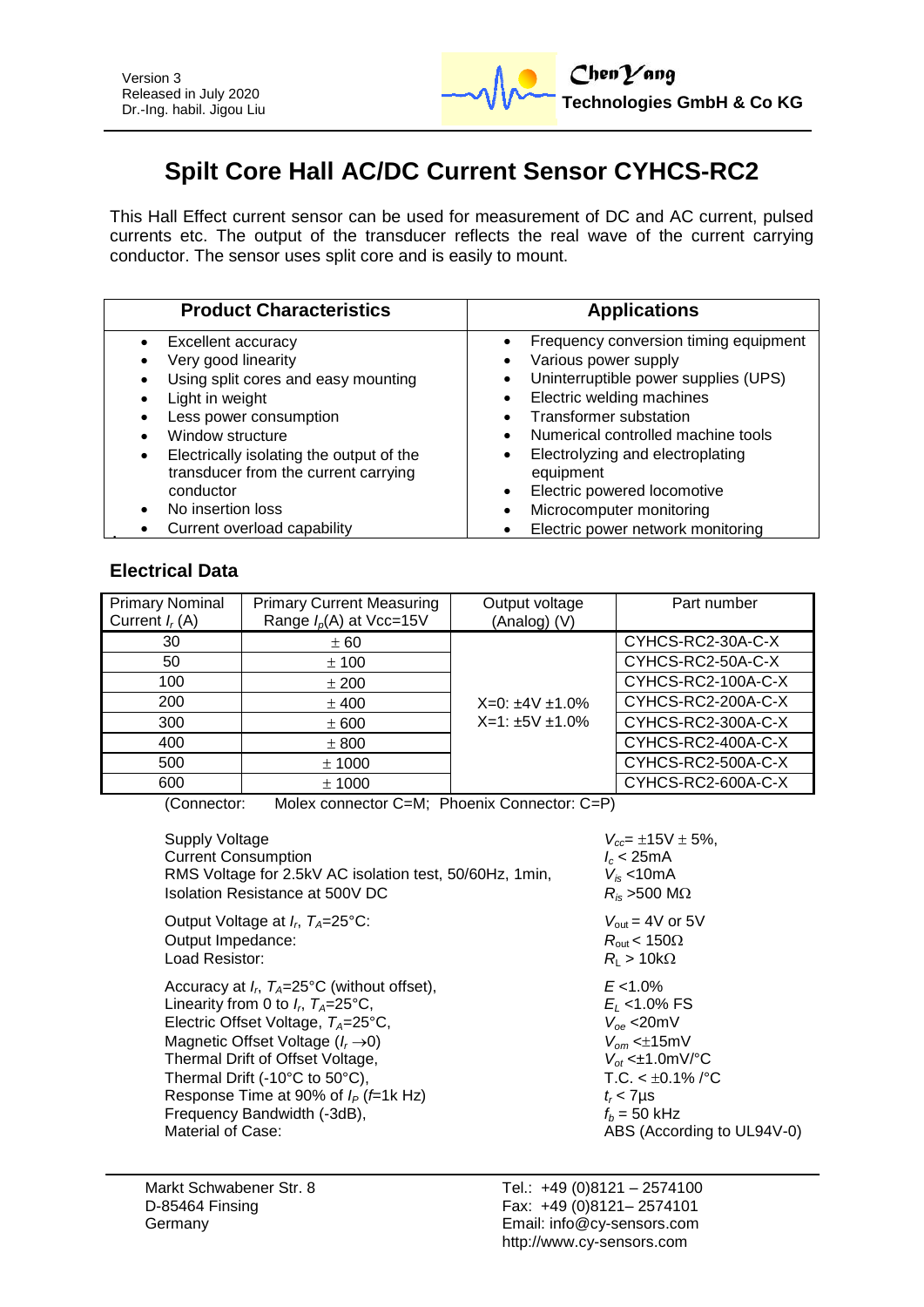Version 3 Released in July 2020 Dr.-Ing. habil. Jigou Liu



### **General Data**

Ambient Operating Temperature,<br>Ambient Storage Temperature,<br>*T*<sub>A</sub> = -40°C ~ +100°C Ambient Storage Temperature,

#### **PIN Definition and Dimensions**





OFS: Offset Adjustment GIN: Gain Adjustment

## **Connection**





#### **Notes:**

- 1. Connect the terminals of power source, output respectively and correctly, never make wrong connection.
- 2. Two potentiometers can be adjusted, only if necessary, by turning slowly to the required accuracy with a small screwdriver.
- 3. The best accuracy can be achieved when the window is fully filled with bus-bar (current carrying conductor).
- 4. The in-phase output can be obtained when the direction of current of current carrying conductor is the same as the direction of arrow marked on the transducer

Markt Schwabener Str. 8 D-85464 Finsing Germany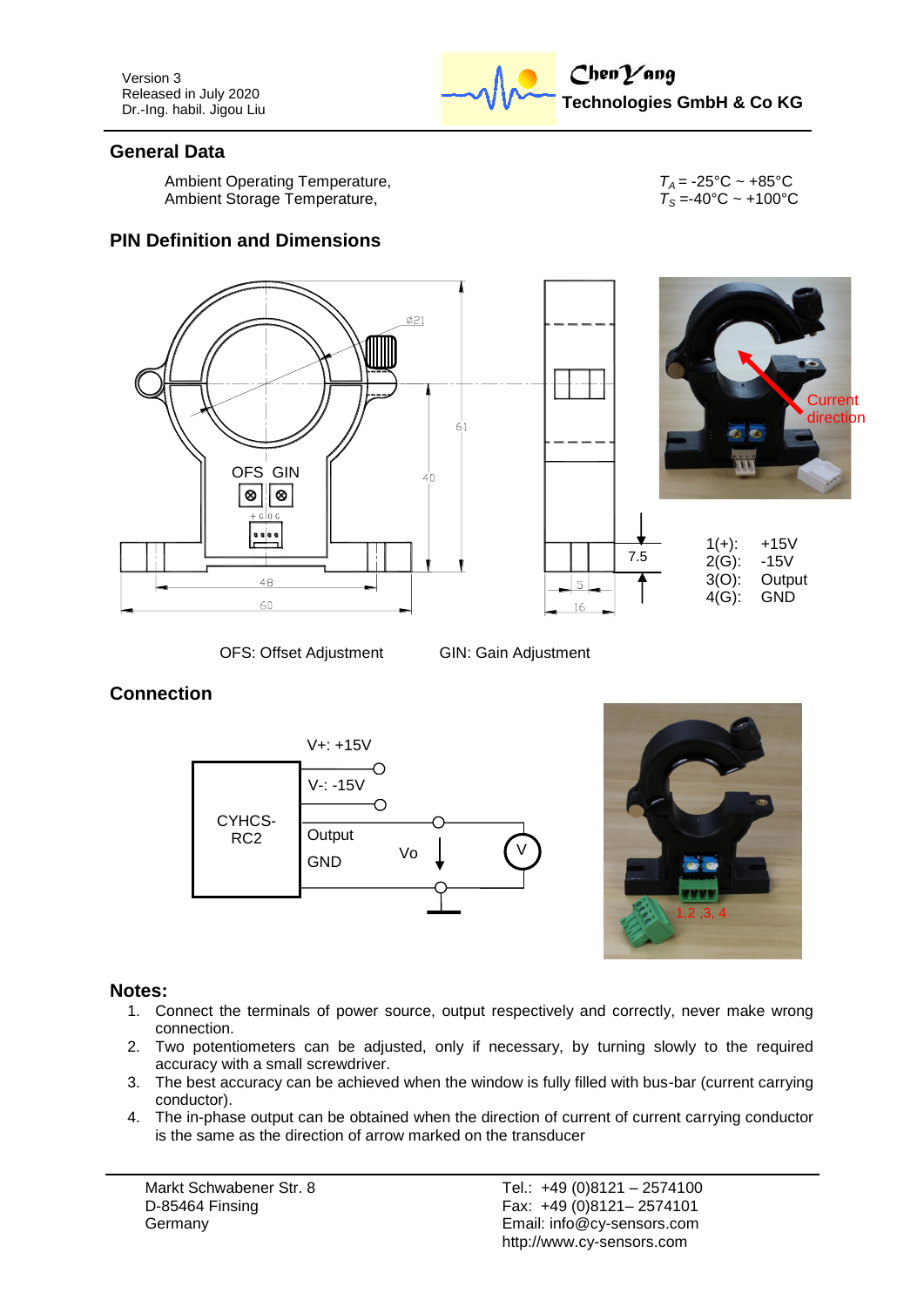

## **DIN Rail Adapter CY-DRA88**

The DIN Rail Adapter CY-DRA88 is designed for mounting the sensor on 35mm DIN Rail. It has the size 70 x 24 x 23mm. The height from bottom to mounting surface is 14.8mm.





Markt Schwabener Str. 8 D-85464 Finsing **Germany**